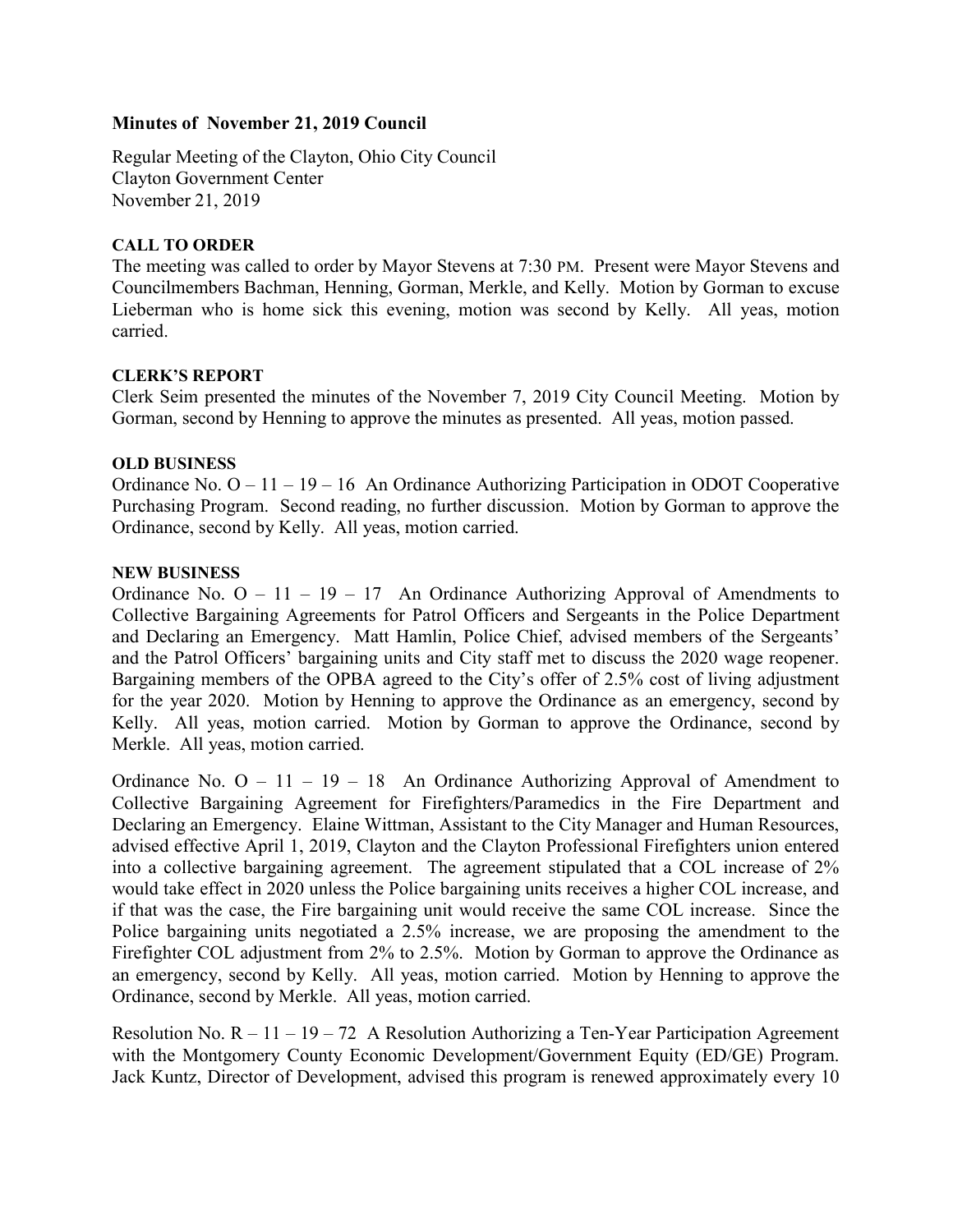years, with the current cycle expiring at the end of 2019. Motion by Henning to approve the Resolution, second by Kelly. All yeas, motion carried.

Resolution No.  $R - 11 - 19 - 73$  A Resolution Authorizing the City of Clayton to Enter Into a Contract with the Montgomery County Public Defender. Matt Hamlin, Police Chief, advised this is our annual contract with the Public Defender's office to provide legal counsel to indigent persons charged with any violation of a City ordinance. Cost to the City in 2020 will be \$156.46 per case. Last year's fee was \$152.64, and the cost to City so far this year is \$0.00. Motion by Gorman to approve the Resolution, second by Henning. All yeas, motion carried.

Resolution No.  $R - 11 - 19 - 74$  A Resolution Authorizing the City Manager to Accept Proposal of and Enter Into an Agreement with Superior Dental Care for the Provision of Group Dental Insurance Benefits for the Period January 1, 2020 to December 31, 2020. Wittman advised after reviewing the 2020 dental insurance renewal options provided by our insurance broker, we are proposing renewing the City's current dental insurance plan with Superior Dental. This option will increase dental premiums 2% with no changes to the plan benefit. Motion by Gorman to approve the Resolution, second by Merkle. All yeas, motion carried.

Resolution No.  $R - 11 - 19 - 75$  A Resolution Authorizing the City Manager to Accept Proposal of and Enter Into an Agreement with The Standard for the Provision of Life/AD&D and Short-Term Disability Insurance for the period January 1, 2020 to December 31, 2020 at an Annual Cost Not to Exceed \$14,884.00. Wittman advised after reviewing 2020 Life / AD&D Insurance and Short-Term Disability Insurance renewal options provided by our broker, we are proposing renewing the City's current plans with The Standard. This option will maintain the current rates for 2020. As in 2019, by bundling Life / AD&D and Short-Term Disability Insurances in 2020, we receive a lower rate for our Life Insurance. 2019 was the first year the City added short-term disability insurance to the employee benefit package. In 2020, we are proposing that only employees with under ten years of service be covered by short-term disability. Since short-term disability insurance becomes effective once an employee no longer has paid leave time available, the majority of employees with ten years of service or more have ample time to build leave time and would not benefit from short-term disability. Motion by Gorman to approve the Resolution, second by Kelly. All yeas, motion carried.

# CITY MANAGER'S REPORT

Our next meeting will be on December  $5<sup>th</sup>$  and we are looking to hold a budget workshop session that evening beginning at 6:30 PM. Our last meeting of the year will be held December 19th. Due to our first meeting being on the  $2<sup>nd</sup>$  of January and the second meeting being held during the Taste of Northmont, we will only hold one meeting in January and it will be held on the  $9<sup>th</sup>$ . Our annual Breakfast with Santa will be held Saturday December  $14<sup>th</sup>$  from  $9 - 11$  AM. Tickets are now sold out, but children are welcomed to come at 10:00 AM to visit with Santa. The Government Center offices will be closed on Thursday and Friday, November 28<sup>th</sup> and 29<sup>th</sup> for the Thanksgiving Holiday. We will also be closed on Tuesday and Wednesday, December 24<sup>th</sup> and  $25<sup>th</sup>$  for the Christmas Holiday, and on Tuesday December 31<sup>st</sup> and Wednesday January 1<sup>st</sup> for the New Year's holiday. City Council meetings can be viewed on cable channel 6 on Saturday November 23<sup>rd</sup> at 8:30 AM and repeated the following Monday, November 25th at 10:30 PM, and then again on Wednesday, November 27th 9:00 AM.